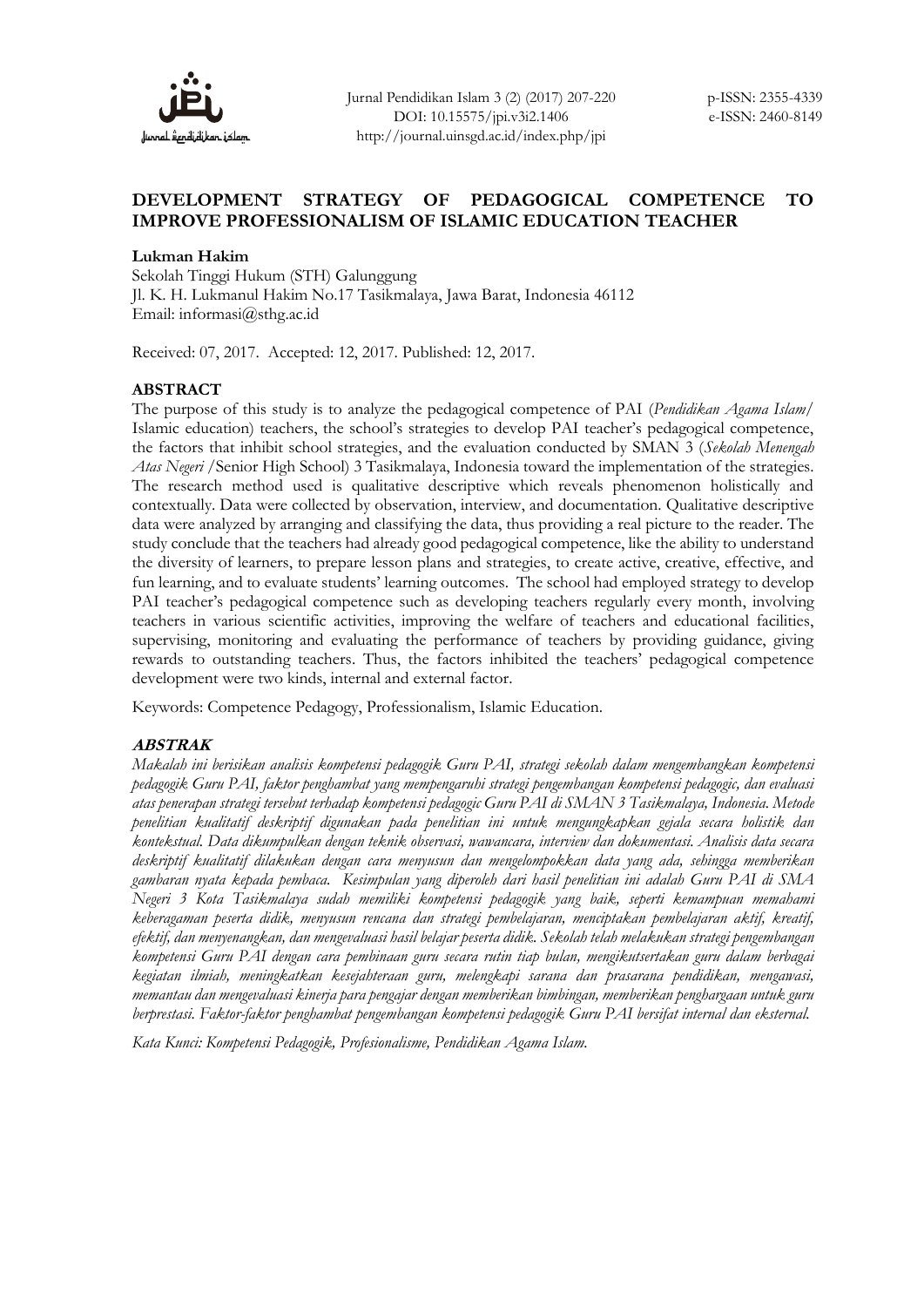## **INTRODUCTION**

Nowadays there is a tendency that teachers have pedagogic competence as a manifestation that they are professional in their fields. The trend shows a reflection of the greater demands of society to the teaching process, the education quality, and their full responsibility despite only teaching and delivering material (Saud, 2009, p. 1). The emergence of these public demands is resulted by the unsure feeling of the teachers toward their profession. There are even some teachers who think that to be a teacher is not a profession, but a semi-profession (Saud, 2009, p. 2). This phenomenon resulted decreasing quality of teachers, and decreasing status of the teachers, which make them doubt about their profession.

The word professionalism and professional in people's daily life have become a common vocabulary. In general, ordinary people use the word professionalism not only in their professional work, but also in every work they have. According to Sagala, professional is when someone can work well, deft, and the results of the work are satisfactory (Sagala, 2000, p. 4).

Being a teacher is actually a professional position. Educational experts have long characterized the teachers work as a profession (Oluremi, 2015). This is also supported by the Law of the Republic of Indonesia No. 14 of 2005 on Teachers and Lecturers, Article 1 which states that: teachers are professional educators with the primary task of educating, teaching, guiding, directing, training, assessing, and evaluating students on the education of children starting from the early age of formal education, elementary education and secondary education ("Law of The Republic of Indonesia, No.14, Teachers and Lecturers," 2005).

Teachers as educators are professionals also stated in the Law on National Education System number 20 of 2003, Chapter XI, Article 29, paragraph 2 that teachers are in charge of planning and implementing the learning process, assessing learning outcomes, providing guidance and training, as well as conducting research and community service, especially for educators at the college ("Law on National Education System, No. 20, Chapter XI, Article 29, paragraph 2," 2003). It fits with the argument of Australian Capital Territory & Office of Regulatory Services (2014) that the work of lecturers, teachers, and instructors are professional work carried out in a professional manner. Furthermore, Article 8 of the qualifications, competence and certification states that teachers are required to have a pedagogical qualification, competence, educator certificate, physically and mentally healthy and have the ability to achieve national education goals (Astuty, 2015).

One important indicator of teachers' professionalism is that teachers have pedagogic competence (Astuty, 2015). Therefore, the professorship not only requires a specialist teacher in the sense of the ability to master pedagogical knowledge and professional skills that are relevant to their tasks as a teacher, but also the high level of maturity, responsibility and independence.

Teacher is one component of human who has a strategic role in the learning process, especially in developing the quality of human resources. Therefore, teachers as one element of education must play an active role and placing their position as a professional, in accordance with the demands of the growing community. It means every real teacher has a responsibility to bring students to a level of maturity or a certain maturation. In this framework, teachers are not solely as one of the teachers who simply transfer the knowledge, but according to Article 10 paragraph (1), teachers should have pedagogical competence, personal competence, social competence, and professional competence (Astuty, 2015). In education, teachers are educators and mentors who provide direction and guide students in learning (Nawawi, 1999, p. 123).

Teachers will always be an important element that determines the success or failure of education. Therefore, the teachers always play a role in the formation of any potential quality of human resources in the field of development of the nation and state. Teachers are the second person after parents who educate and supervise children to achieve the goals of their life. Thus,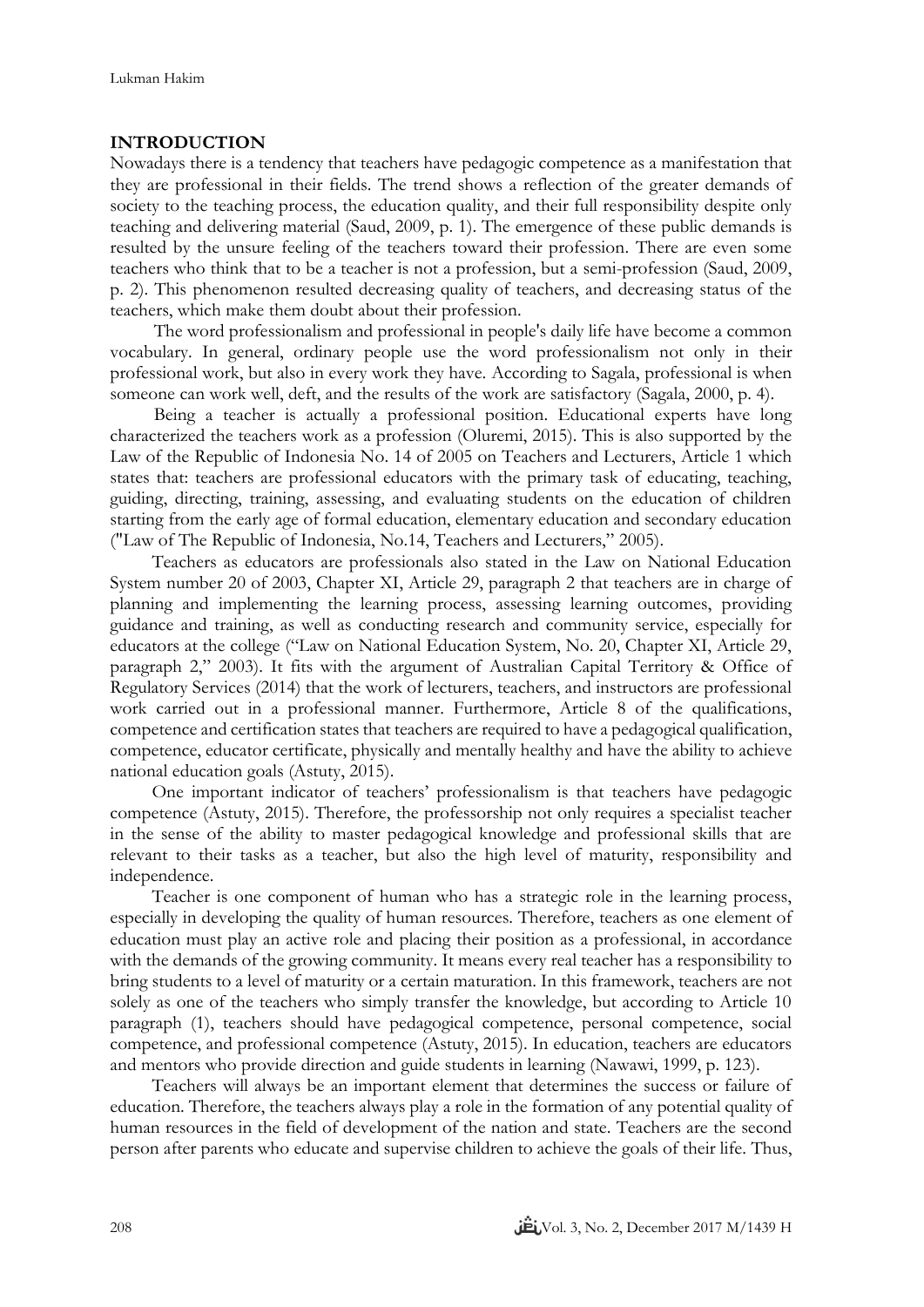teachers must have a very high dedication and their chosen profession should not be recognized as secondary job. Teachers determine the success of their learners as the forerunner of a generation who will continue the development especially in Indonesia. The teachers' role in teaching and learning process has very big influence on behavior change of their learners. Due to the effort to change learners' behavior as expected, it needs a professional teacher. It means a teacher who can use the components of education so that the educational process can run well.

On the importance of the teachers' professionalism, the Quran Chapter Al-An'am verse 135 states: *Say my people did according full ability, indeed I will do (well). Later you will know who (among us) which will obtain good results from this world* (Indonesian Ministry of Religion Affairs, 2014, p. 210)

According to Al Muraghi & Musofa (2006, p. 128), the verse implies that humans must work according to their abilities and expertise so that they are able to handle the job and to develop all their existing potential for their work personal improvement. They will also always receive guidance from Allah. It means that the teachers' professionalism is very important in the implementation of the learning process and in achieving educational goals. Nowadays, this professionalism has been very important along with the development of science and technology.

Based on the categories of teachers' development, this study is trying to investigate each factors within the categories implemented in SMAN 3 Tasikmalaya, their effort to develop the teachers' pedagogical competence and the evaluation conducted by the school toward their strategies. Therefore, this study also learns more about pedagogical competence development strategies in improving the professionalism of teachers of PAI teachers.

#### **METHOD**

The research used qualitative descriptive method which reveals phenomenon holistically and contextually. The research was conducted in SMAN 3 Tasikmalaya (one of State Senior High School in Indonesia). Data were collected by observation, interview, and documentation. Qualitative descriptive data were analyzed by arranging and classifying the data, thus providing a real picture to the reader.

### **RESULTS AND DISCUSSION**

#### **Pedagogical Competence of PAI Teachers in SMAN 3 Tasikmalaya**

There are two models of teachers' professional development that are proposed by UNESCO (Reimers, 2003) and have been implemented in different countries. *The first*, the model that need and implement certain organizational or institutional partnerships; *the second*, the model that can be applied on a smaller scale such as a classroom or school. Tabel 1 is the chart summarizing the models included in each category.

PAI teachers in SMAN 3 Tasikmalaya have a fairly good ability in the aspects of pedagogical competence. Pedagogic ability is categorized by the ability of PAI teachers in implementing the learning process, both inside or outside classroom. Among the pedagogical ability of PAI teachers in SMAN 3 Tasikmalaya is the ability of PAI teachers in understanding the diversity of students' abilities, the ability to plan and to use learning strategy, the ability to implement active, innovative, creative, effective, and fun learning as well as the ability to evaluate students' learning outcomes. Thus, PAI teachers in SMAN 3 Tasikmalaya can be said to have been professional because they have been carrying out their profession in accordance with their obligations as teachers.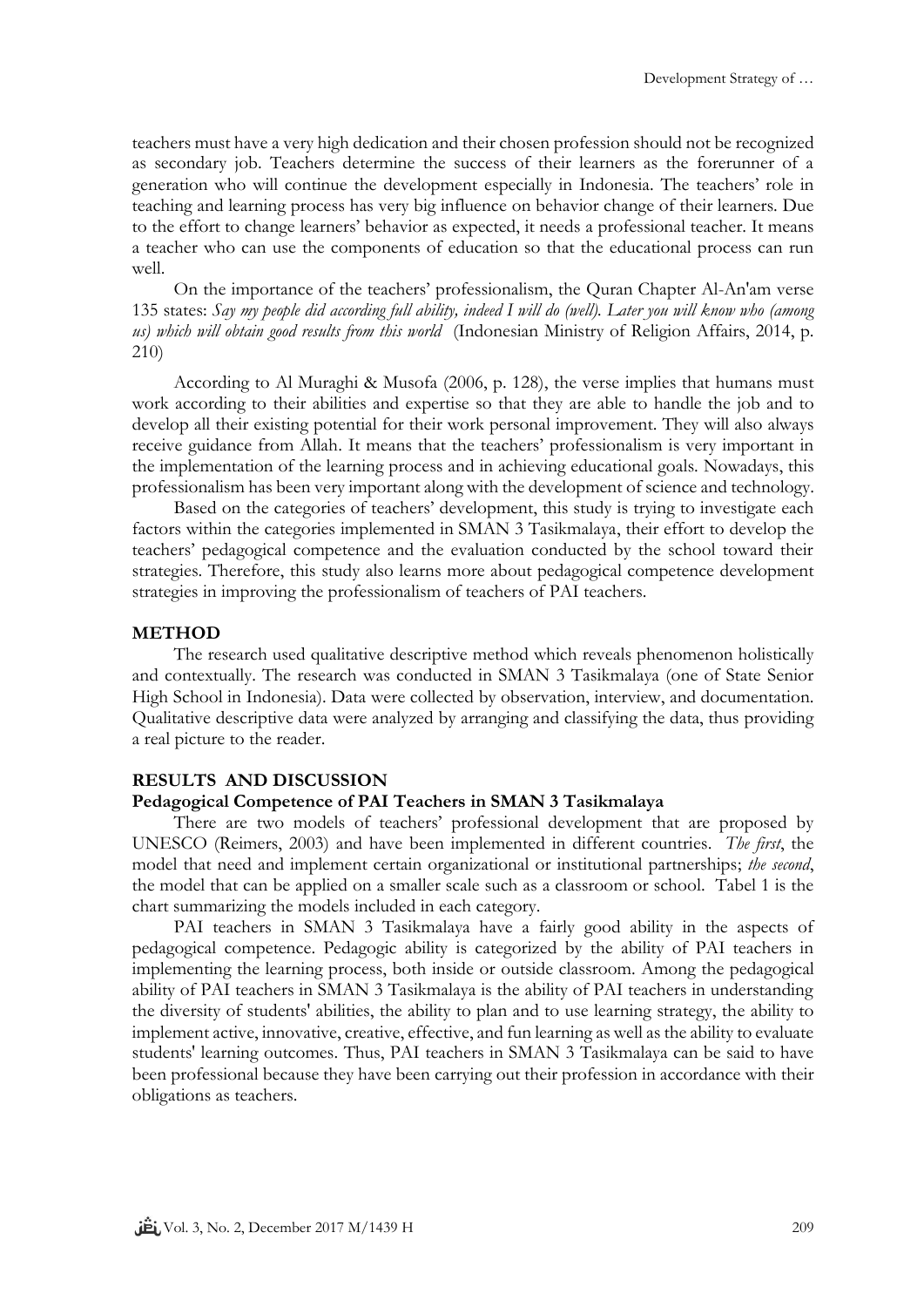| Organizational partnership models        | Small group or individual models      |
|------------------------------------------|---------------------------------------|
| Professional-development schools         | Supervision: traditional and clinical |
| Other university-school partnerships     | Students' performance assessment      |
| Other inter-institutional collaborations | Workshops, seminars, courses, etc     |
| Schools' networks                        | Case-based study                      |
| Teachers' networks                       | Self-directed development             |
| Distance education                       | Co-operative or collegial development |
|                                          | Observation of excellent practice     |
|                                          | Teachers' participation in new roles  |
|                                          | Skills-development model              |
|                                          | Reflective Models                     |
|                                          | Project-based models                  |
|                                          | Portofolios                           |
|                                          | Action research                       |
|                                          | Use of teachers' narratives           |
|                                          | Generational or cascade model         |
|                                          | Coaching/mentoring                    |

Tabel 1. Models of Teachers' Professional Development by UNESCO (Reimers, 2003).

PAI teachers' ability to know their students' condition physically, and academically can easily map the overall ability of them. Such capability will allow teachers to give lessons to students by using appropriate teaching methods and appropriate learning media that can be easily understood by their students. This can lead into better students' achievement. This is consistent with Hamalik's opinion (2006, p. 109) that the variety of learners character need to be addressed by educators (parents and teachers) since it will affect the learning outcomes achieved by the students.

In addition, based on the findings, PAI teachers at SMAN 3 Tasikmalaya are also considered to have a good pedagogical ability in terms of their ability in preparing plans and learning strategies. PAI teachers in these schools are already able to understand the characteristics of the subjects. In implementing the learning process, they are able to use the design of the learning process well, although sometimes when there is unpredictable situation the teachers immediately replace the method with other methods in accordance with the existing learning atmosphere. They also use several methods and media that have been provided by the school in the learning process, so that the atmosphere during the process of learning is not monotonous, make students happy and can achieve educational goals.

The importance of PAI teachers to have good ability in implementing the learning strategy is due to two things, namely (1) learning strategy which means a plan of action, including the use of the method and use as a resource in learning and (2) strategies to achieve their certain goals. Dick and Carey (2014) argued that the learning strategy is a learning activity that must be adopted by the teachers so that students can achieve their learning objectives effectively and efficiently. In addition, the learning strategy is a set of instructional materials and procedures which are used to help students to gain their learning outcomes.

In implementing the strategy to develop the teachers' pedagogical competence, teachers can use several methods. They can use expository lecture method, question and answer method or even discussion method by utilizing available resources including the use of instructional media. Therefore, the strategy is different from the method. Strategy refers to a plan to achieve something, while the method is a method that can be used to implement the strategy (Carron, 2010).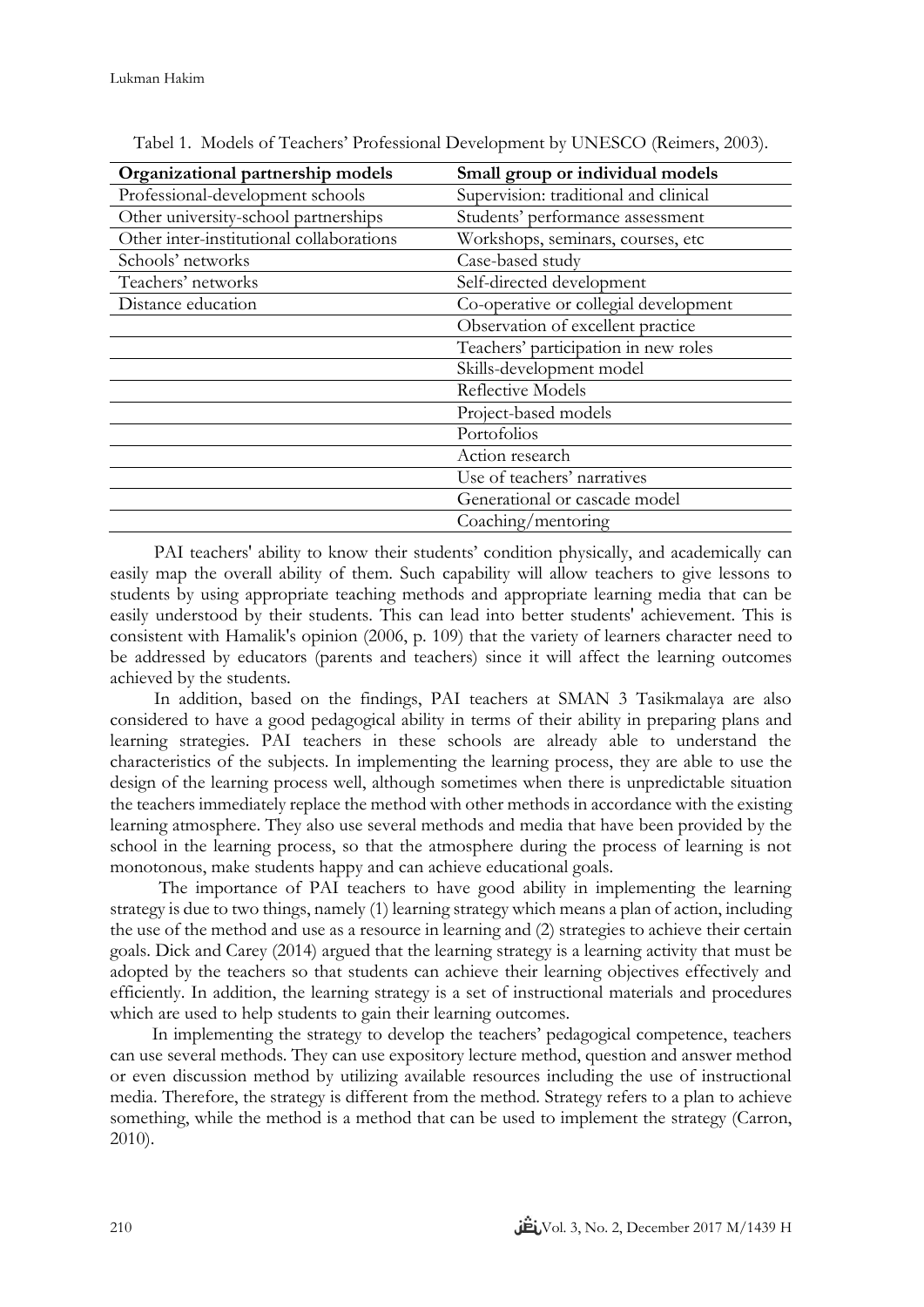Other pedagogical abilities of PAI teachers in SMAN 3 Tasikmalaya is their ability to implement active, innovative, creative, effective, and fun learning. This was demonstrated by their ability to carry out the teaching and learning process by creating a fun classroom atmosphere, making learners active and creative in explaining subjects. PAI teachers in these schools are not only giving a lecture in front of the class that will only make students understand, but the teachers are also able to create innovative and creative both in word processing, or in using the method. They are able to use some of the strategies or methods that do not make the learners bored, but make the students impressed with a pleasant atmosphere, such as applause and laughter of the students. Thus, the learning atmosphere that teachers create was fun and make students always want to follow the process of learning which greatly assist learners in selflearning process.

PAI teacher's ability to implement active, innovative, creative, effective, and fun learning will be able to streamline the achievement of learning objectives. It is as-stated by Kline (1995), that for most people, learning will be more effective if it is done in a pleasant atmosphere. Everyone is teachers and pupils. Therefore, to create good environment, then the students should develop self-learning process in order to make the students active, creative, effective, and fun or *pembelajaran aktif, kreatif, efektif, dan menyenangkan* (PAKEM), a meaningful and successful teaching (Nurdin, 2002, p. 26).

Another capability demonstrated by PAI teachers at SMAN 3 Tasikmalaya in relation to the pedagogical competence is the ability to evaluate students' learning outcomes. Based on the findings in the field, PAI teachers at the school in assessing students' learning outcomes use written test, oral examination, active learners, presence, quizzes and assignments, either individuals or groups. Assessment of students' learning outcomes was rated selective because teachers conducted formative assessment at the end of the learning program to see the success rate of learners. Teachers not only assess the final exam of the students, but they started the assessment beginning from the learning process until the final exam as a requirement for learners to be able to go up a class to a higher class.

The phenomenon of PAI teachers in SMAN 3 Tasikmalaya is consistent with Silverius's theory (1991) that explains a good evaluation must be based on learning objectives set by the teacher and are achieved together by teachers and learners. A teacher needs to evaluate the improvement of learners' education. This opinion is also reinforced by Popham & Baker (2006) that formative assessment is an assessment conducted at the end of the teaching-learning program to see the level of success of the learning process itself. Thus, formative assessmentoriented teaching and learning process with formative assessment is expected to be done by teachers to be able to improve teaching programs and implementation strategies (Sudjana, 2006, p. 5)

## **School's Strategies in Developing PAI Teachers' Pedagogical Competence.**

The strategies used by the Principal of SMAN 3 Tasikmalaya in developing pedagogical competence in order to improve the professionalism of PAI teachers in school were:

- 1. Fostering teachers regularly once a month in relation to their mental and career.
- 2. Undertaking group discussion after office hours.
- 3. Supporting PAI teachers to attend various seminars and training activities.
- 4. Supporting PAI teachers to do an action research to improve their teaching quality.
- 5. Improving the welfare of PAI teachers through periodic salary increases.
- 6. Improving educational infrastructure so that the education process can run as expected.
- 7. Supervising, monitoring and evaluating the performance of PAI teachers to provide guidance in the form of academic, administration, and clinical supervision.
- 8. Giving rewards to the best PAI teachers as well as giving positive appreciation to their accomplishments (Hakim, 2017).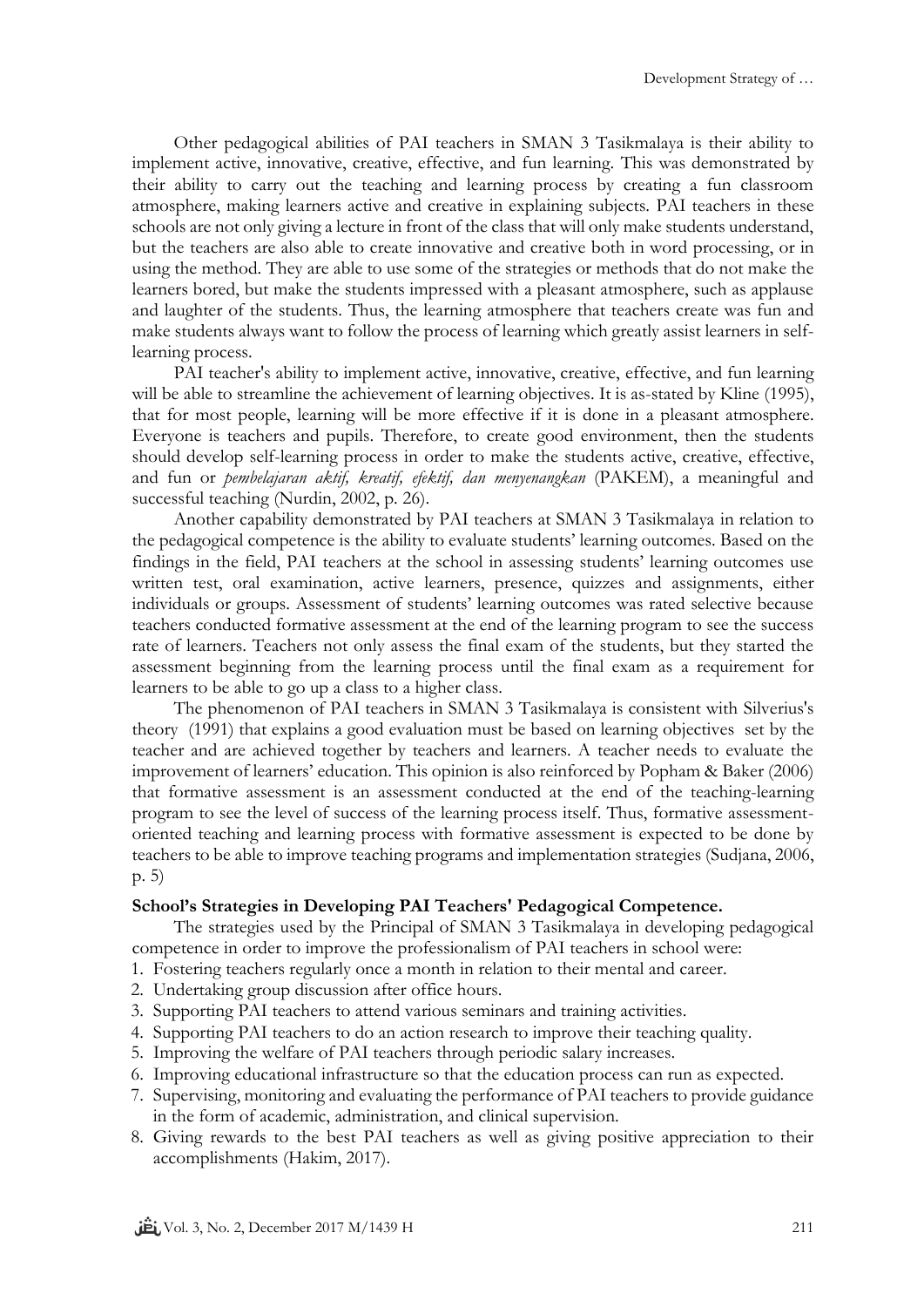Among all the practices conducted in SMAN 3 Tasikmalaya, this study only fosters several complete descriptions about the effort to develop teachers' development strategies of pedagogical improvement:

1. Conducting classroom action research.

One of the main strategy conducted by SMAN 3 Tasikmalaya to develop their teachers' quality was by supporting the teachers to do an action research to improve their teaching quality. Classroom Action Research (CAR) is a reflective research conducted by teachers in order to improve their professional competence. CAR is said to be quite effective because it can be done without having to leave the teaching task.

According to Mulyasa (2005, p. 155) CAR has two characteristics. Firstly, it is the issues raised to be resolved and the conditions raised for improvement must depart from actual school practice. Moreover, in CAR, the teacher can ask someone else's help to know and elaborate on the subject matter. In general Mulyasa (2005, p. 155), states that CAR aims to improve the condition and quality of learning in class and to improve professional services in the context of classroom learning, especially services to learners; to provide opportunities for teachers to take action in learning in class; and to provide opportunities for teachers to conduct assessment on learning activities undertaken. Furthermore, the benefits of CAR are to develop and innovate learning; as a curriculum development effort at the class level; and to improve the professionalism of teachers, through research efforts undertaken.

However, there are some general steps that must be considered in developing the design of classroom action research according to Mulyasa (2005, p. 156):

- a. Identification of problems;
- b. Analyze the problem and determine the various causes factors;
- c. Formulate temporary ideas about various important factors related to the problem;
- d. Collecting and interpreting data to develop alternative actions;
- e. Formulate actions;
- f. Assess the outcome of the action.

Kurt Lewin, in his paper "Action Research and Minority Problems" (Lewin, 2010; Mettetal, 2012), described action research as "a comparative research on the conditions and effects of various forms of social action and research leading to social action" that uses "a spiral of steps, each of which is composed of a circle of planning, action, and fact-finding about the result of the action". Action research process embarks on a problem finding, and then formulating possible actions for the problem, applying an action, and finally evaluating on the outcome of the action. These activities go round in a circle. Sometimes, teachers should repeat the process until they can get the desired behaviour.

Action research can be done in any situations, including a classroom. Action research can range from a small-scalled research to a very meticulous one. It can either apply a quantitative or a qualitative approach, or both. The result of the research can be anything (a success or a failure of the action). The methods of gathering data can be as simple as an observation to more complex one like a questionnaire.

In the case of SMAN 3 Tasikmalaya, PAI teachers began to learn to conduct their action research. They did the steps exactly by Mulyasa with some adapted steps regard to the condition in their classroom. This effort seems to be very effective not only to improve their teaching quality but also to improve the intellectual of the teachers.

2. Guiding teachers to develop their pedagogical aspect.

In SMAN 3 Tasikmalaya, the school principal also provides guidance for professional development of teachers' pedagogical aspect in the form of: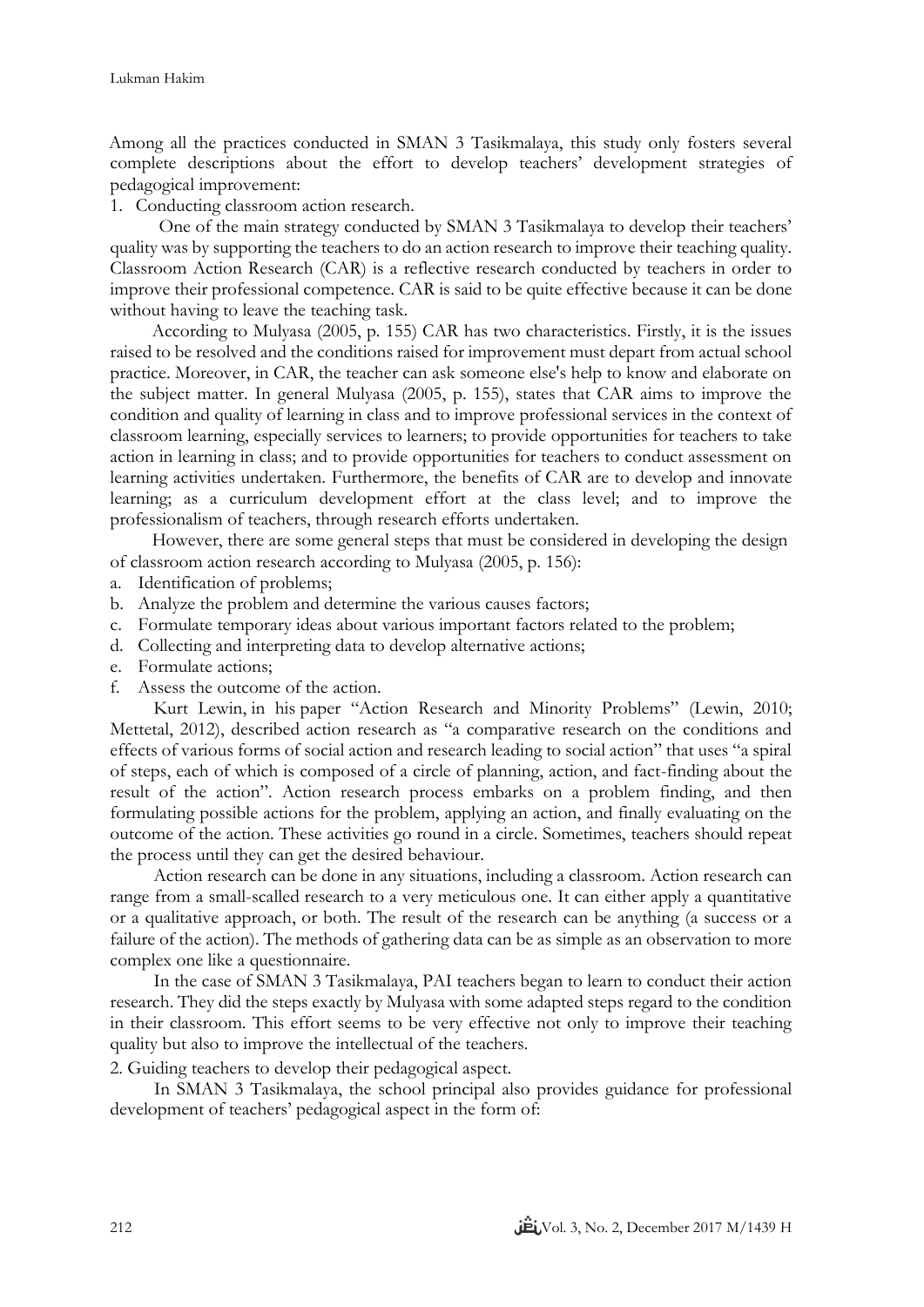- a. Developing teaching profession, such as teaching and coaching preparation, the development of the subject matter, the application of the teaching methodology, the use of media.
- b. Helping PAI teachers in their ability to manage the class.
- c. Fostering personal and professional attitudes of PAI teachers, especially on the welfare and personal problems of teachers.
- d. Developing the quality of teachers' professionalism through: in-service education, and the board of teachers.

According to Wijaya & Rusiyan (1994, p. 132) guiding is an activity to provide assistance mainly in the form of guidance, supervision and encouragement. All teachers need to get guidance especially the teachers who have not mastered their competence, teachers who have not been able to develop potential possessions, less motivated teachers, and teachers who have not consistent in carrying out its duties. Therefore, it can be concluded that the construction is a series of activities, providing assistance, empowering guidance and motivation useful and successful use in order to improve existing ones forget better results. The form of the construction can be direction, guidance, motivation and performance evaluation teacher by principal. Thus, regarding to the characteristic of guidance explained by the experts, in SMAN 3 Tasikmalaya, the teachers have been guided very well to meet with their pedagogical development needs.

3. Providing supervision.

In SMAN 3 Tasikmalaya, there are two techniques used by the principal to supervise the teachers:

- a. Individual technique, which consists of; class visits, classroom observation, personal conversation, class visits and grade self.
- b. Group technique, which consists of; orientation meeting for new teachers, teacher meetings, intergroup teacher studies, discussions, seminars, panel discussions, supervision bulletins, and teaching demonstrations.

According to Glickman (1981) and Arni (2005, p. 6) stated that supervision is a series of activities to help teachers develops its ability to manage teaching and learning process for the sake of achievement of teaching objectives. According to Neagley & Evans (1980, p. 20) education supervision is every service to teachers aiming to make improvements of instructional learning services and curriculum development. According to Sutisna (1983, p. 23) explains that education supervision is the fundamental ideas in promoting the growth of professional teachers, developing democratic leadership, release energy and solve problems learning effectively. From the experts' opinion, it can be suggested that the supervision of education is a series of help, services, and guidance for deep teachers carry out its duties to expand and improve its ability owned.

Based on the discussion above, it can be concluded that the strategy pursued by the principal in developing pedagogical competence of PAI teachers was already well underway by developing some strategies that are considered to be appropriate. As a result, there has been increasing professionalism of PAI teachers in carrying out their duties as educators.

On the principal's role, Sudjana (2006, p. 5) explained that the principal is not only responsible for the administration as described above, but the principal also has duties and responsibilities in the planning process. The principal has to provide guidance, support, supervision and assessment to the teachers during their development strategies implementation. It is important to improve their teaching programs and educational activities in order to create better teaching and learning situation.

According to Sudjana (2006, p. 102), tasks that must be executed by the principal in improving the competence of teachers, among others are: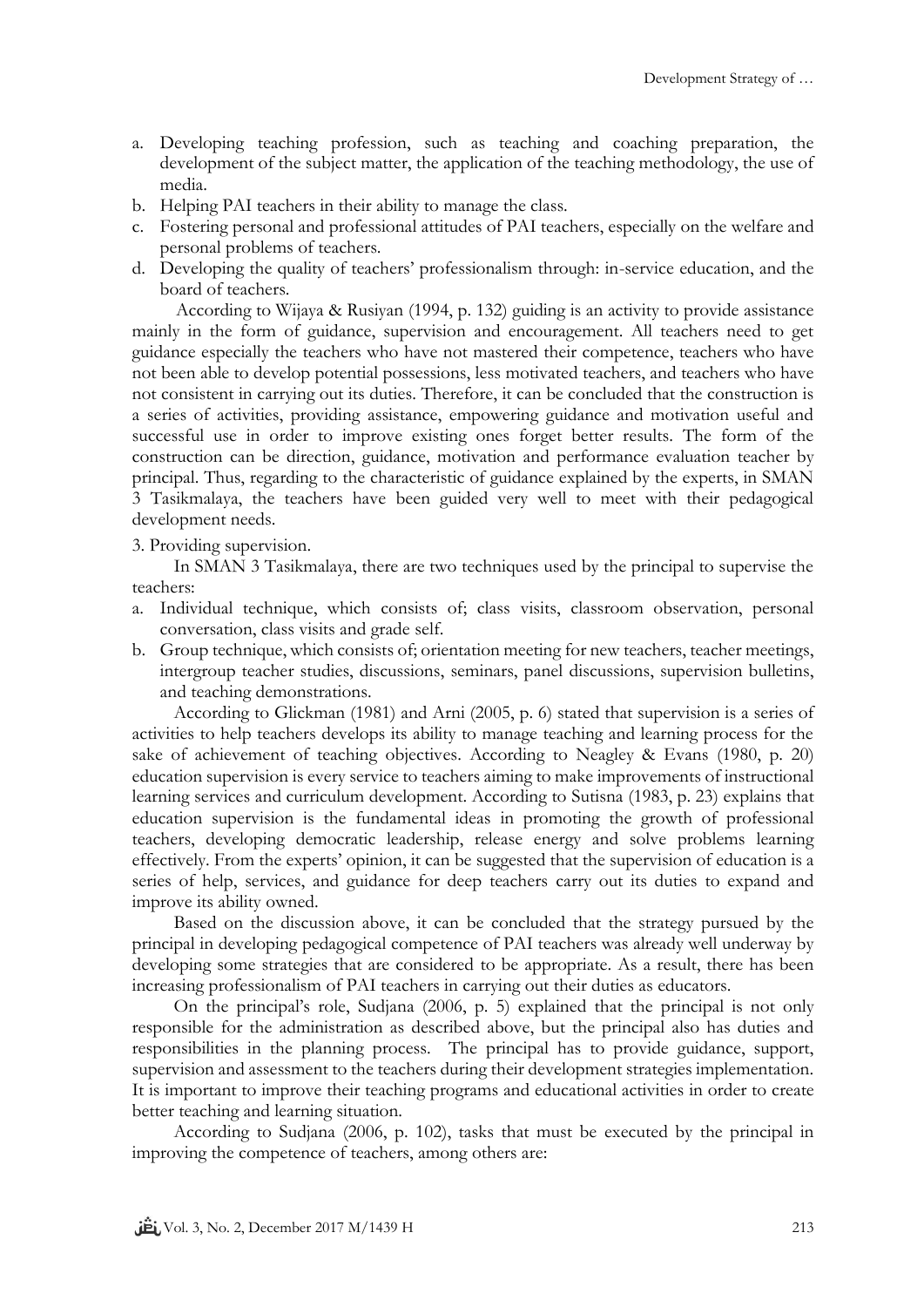- a. Guiding the teachers so that they can understand clearly the goals of teaching and the relationship between teaching activities with those goals.
- b. Guiding teachers so that they can understand more clearly about the issues and needs of learners, as well as any efforts that can be taken to address and fulfill them.
- c. Helping teachers so that they can better understand clearly about the problems and difficulties of learners and what can be done to help and overcome those difficulties.
- d. Helping teachers to give them a better teaching skills by using a variety of modern teaching methods in accordance with the subjects given.
- e. Selecting and providing tasks that are best suited for each teacher according to students' interests, abilities and talents and to further encourage them to constantly develop their interests, talents and their abilities.
- f. Providing wise guidance to teachers, especially to new teachers, so that they can understand and appreciate the atmosphere of the school well.
- g. Helping teachers to understand the source of the learning experience for students in the school.
- h. Helping teachers to understand, use a variety of teaching tools and improve the quality of learning.
- i. Helping teachers to enable them to carry out an evaluation of the results of the progress and growth of learners based on validity and objective.
- j. Fostering group's moral.
- k. Providing effective leadership and democratic environment for teachers and school staff.
- l. Cultivating and developing harmonious relation between members of the school staff and their surrounding community.

Mulyasa (2005) suggests that teacher development can be done by on the job training and in-service training. While Castetter (1996) suggests five models of development for teachers. They are master combined individual, observation or assessment, involvement in a development/improvement process, training and investigation (Sudjana, 2006, p. 103).

Of the five models about teacher development, training is a model of development that is mostly used by private educational institutions. In the educational institutions, a popular way for professional development of teachers is in-service training both in order to refresh and upgrade ability. Other good ways of development for examples are on the job training, workshops, seminars, panel discussions, meetings, symposia, conferences, and so on.

Having analyzed the theory and undertaken observation in SMAN 3 Tasikmalaya, the result shows that the principal's strategy in developing PAI teachers' pedagogical competence to improve their professionalism are mostly compatible with the theory. The principal has tried various efforts to improve the development of PAI teachers' professionalism at the school. The purpose of the pedagogic competence development is to assist the teachers to achieve the education goal. The goals of education are also to enable learners to overcome all the problems they are facing in their lives and to improve the quality of the schools to be recognized in the community as the character building center of the nation.

# **The Factors Influencing Development Strategy of PAI Teachers' Pedagogical Competence**

The factors affected the application of pedagogical competence development strategies in order to improve the professionalism of PAI teachers in SMAN 3 Tasikmalaya include internal factors such as teachers' enthusiastic, the desire of teachers to develop their knowledge, especially in the aspects of pedagogical competence, and awareness of teachers in facing the global challenges. In the other hand, the external factors are characterized as principal's supervision and adequate facilities. Meanwhile, the factors inhibiting the development of pedagogical strategies to improve the professionalism of PAI teachers in SMAN 3 Tasikmalaya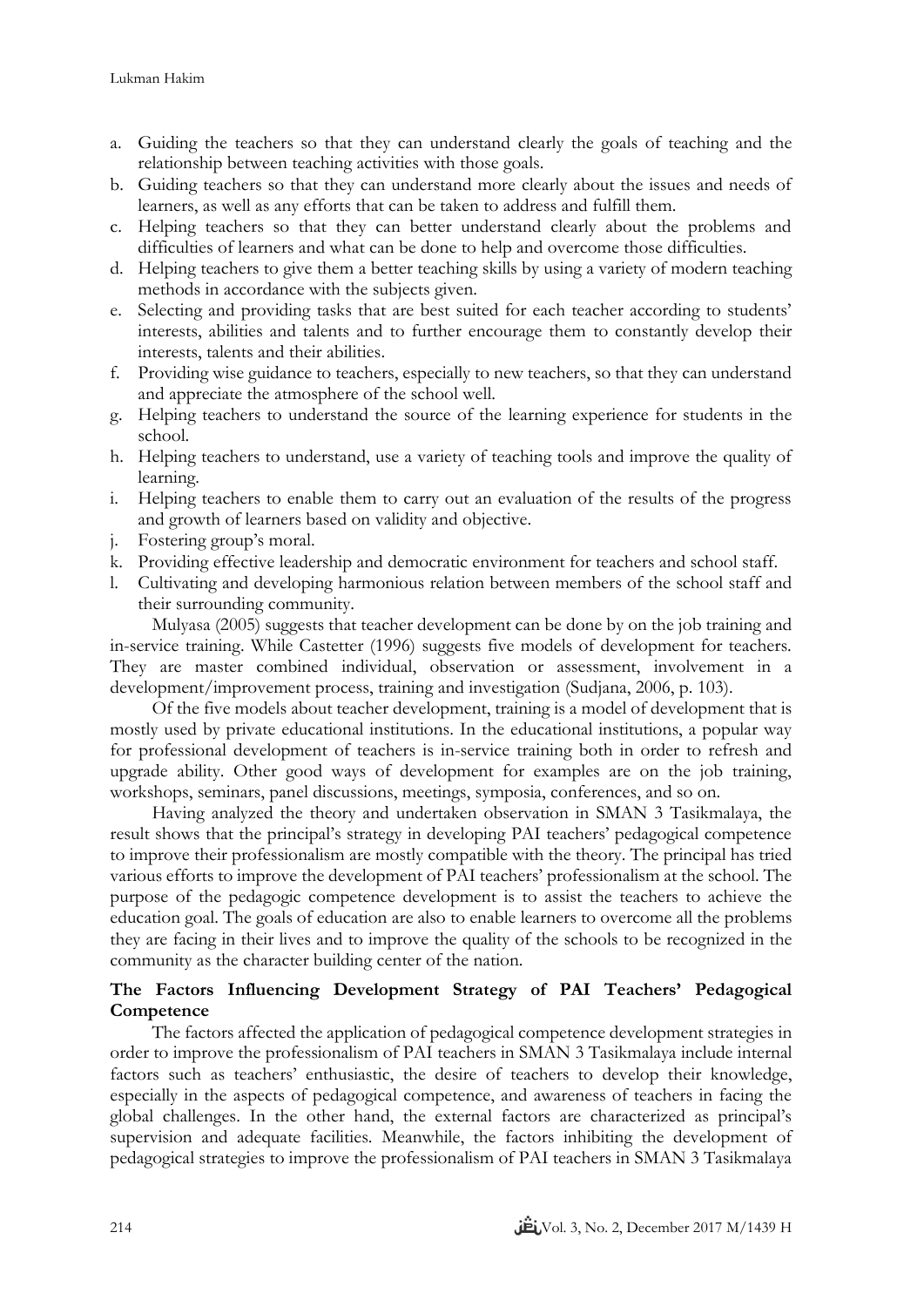include internal factors for example some teachers are less eager to improve their quality, lack of some teachers' understanding on the importance of improving their professionalism. The external factors namely lack of funds.

In that regard, Alma (2008) confirms that due to the lack of professionalism of teachers, among others: 1) there are many teachers who do not pursue the profession as a whole. This is caused by many teachers who have additional work outside working hours to meet the needs of everyday life so they have no time to read and write to improve themselves; 2) some teachers are private college graduates who do not adhere to the ethics of the teaching profession; 3) some teachers have less motivation in improving their quality so that they do not apply what they have gained in their College. Therefore, it can be affirmed that the principal has an important role in implementing the development strategy of pedagogical competence of teachers. A principal can be classified as official leader, formal leader or leader status. A principal who is a leader could increase to become functional leader, or operational leader, depending on their achievement and ability in playing a leadership role in school education (Dirawat, 2013, p. 77).

The principal tasks in the administration areas can be classified into six areas of management namely management of teaching, personnel, discipline, building and courtyard, financial management, and the management of the school and community relations (Dirawat, 2013, p. 80).

In addition to the administrative responsibility for the implementation, the principal also has duties and responsibilities in planning as supervisor. As a supervisor, the principal's task is to provide guidance, support, supervision and assessment related to the implementation and development of technical education. It is conducted to improve their teaching quality.

Based on the principal's tasks, it can be resolved that the true principal should have a strategy to develop the professionalism of teachers in general as described below. There are many ways to develop pedagogical competence of professional teachers, among others are master combined individual; observation or assessment; involvement in a development/improvement process; training; and inquiry (investigation).

Professional development is the study of cooperation by the teachers to the problem and issues that arise during their effort to make their consistent practices with the values of education (Asmani, 2009, p. 81) Among the five development model, training is a model that is mostly used by private educational institutions. In the educational institutions, a popular way for teachers' professional development is in-service training both to refresh and to upgrade their ability. Other good ways of development for examples are on the job training, workshops, seminars, panel discussions, meetings, symposia, conferences, and so on.

Innovation in education has also an impact on teacher development. Some models of teacher development is deliberately designed to deal with educational reform. Candall proposes effective models of professional development of teachers, namely: a model mentoring, applied science models or models from theory to practice, and the model or models of reflective inquiry. Mentoring model is the model in which experienced teachers share the knowledge or perform activities to less experienced teachers. Model applied science research in the form of a combination of products thereof that are relevant to practical needs (Asmani, 2009, p. 81)

Model-based inquiry approach requires teachers to be active researchers by reading, exchanging opinions, undertaking observation, critical analysis, and reflecting on their practical experience. According to Soetjipto & Kosasi (2004), professional attitude development can be conducted during and after duty.

There are two contributing factors that influence teachers' pedagogical competence development strategy namely internal and external factors. Internal factors that can form and determine the success of the strategy implementation are the teacher pedagogical competence, background of teacher education, teaching experience and mastery of subject matter in depth.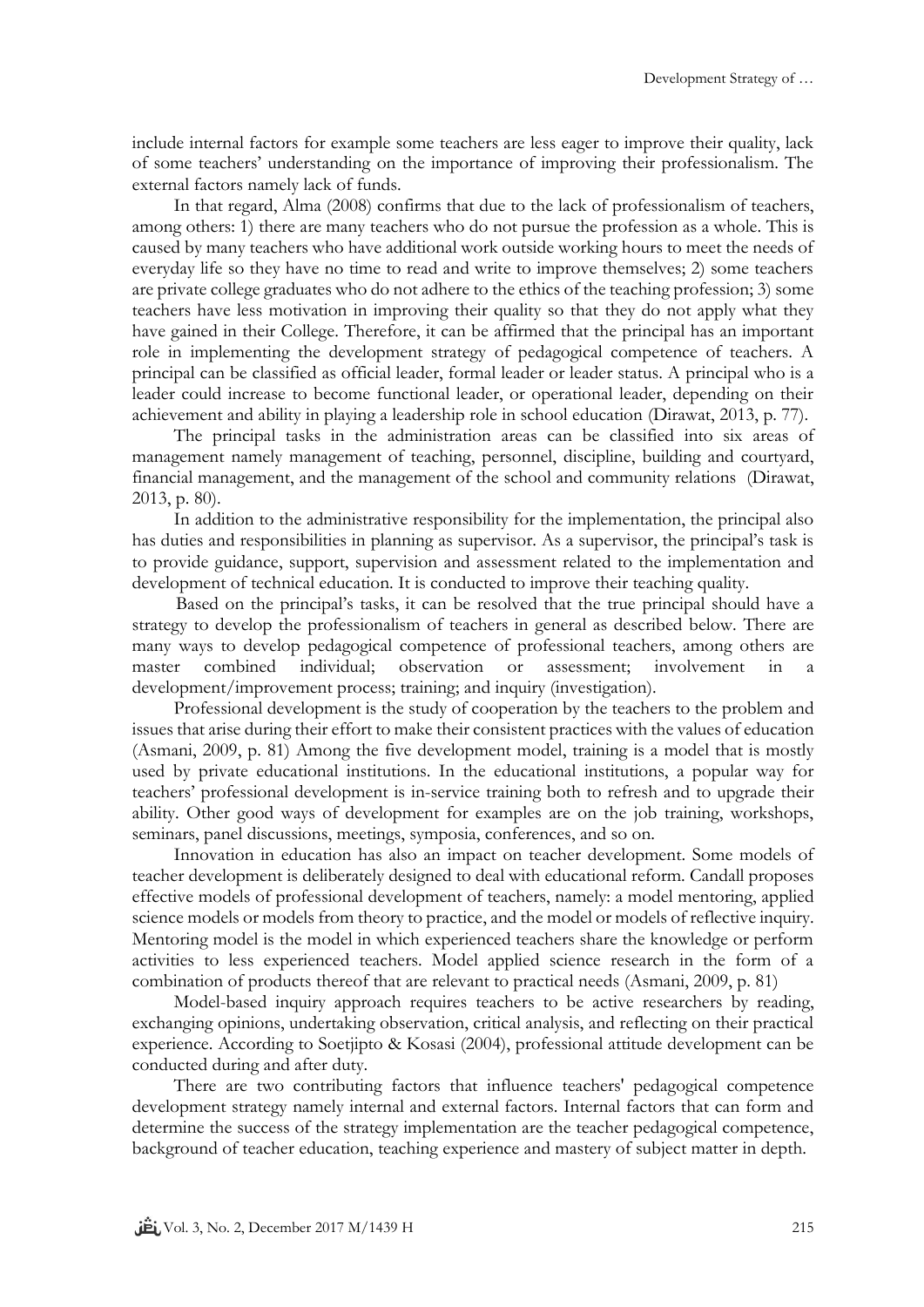One of the main requirements that must be met by a teacher or teacher candidates before teaching is to have diploma. As an educator, they should have worthy teaching diploma in an educational institution that has been determined by Teacher Education Development Project (*Program Peningkatan Profesionalisme Guru*/P3G), Ministry of Education and Culture. with the diploma, teacher has the evidence of teaching experience and a stock of knowledge, both pedagogical and didactic, which has a very important function in assisting the implementation of the tasks of teachers. Without knowing the process in the class, the learning process can be carried out unsuccessfully. This is in accordance with the opinion expressed by Wijaya & Rusiyan (2004, p. 22) that the level of professionalism of recognition is very dependent on the expertise and level of education taken.

Teaching experience is also a factor which influence the strategy of development of pedagogical competence of teachers. Experience will also support the successful teaching of teachers in performing their duties, because that experience is the best teacher. The longer the teaching experience of teachers, the better they perform their duties.

In addition, the ability to master the subject matter becomes an important indicator in improving the pedagogical competence of teachers. In this case, the teacher must understand well about their material and never teach the material that they do not know. When teachers learn from zero then the quality of teaching will be in jeopardy. Learners feel no satisfaction on teachers' explanation and the knowledge they deliver, or teachers may be lazy and reluctant in explaining the lessons to the students (Saleh, 2005, p. 164).

Other factors affecting the implementation of the development strategy of teacher pedagogical competence is the awareness of teachers to enhance their capabilities. Professional teachers do not just rely on others to develop professionalism. Teachers must have an active mental, dynamic and pro-active in developing potential. They must prepare their lesson well by reading, being active in the discussion and other scientific activities. Teachers should not be preoccupied with teaching, but they must be able to show professionalism in carrying out their functions.

There basic capabilities are in pedagogic, that support the professionalism of teachers, namely planning the teaching program, managing the learning process, assessing the learning process, and mastering the lessons (Saleh, 2005, p. 295). Among the four points, the basic factors that can support the teachers' professionalism is how the teacher can manage and improve matters relating to their duties in a professional manner, so that they can improve the quality of education well.

In addition to internal factors, the external factors also have an influence on the development of teacher competence. External factors that come from outside the teacher which can support or obstruct teachers in performing their duties are: 1) the nature of the characteristics of the child; 2) personnel administration; 3) parents; 4) the family of teachers; 5) professional organizations in the community; and 6) monitoring of principal. (Mulyasa, 2005, p. 49)

Professionalism crisis of teachers in education is problematic for the world of education in creating a good quality. This is due to the lack of awareness of teachers of their task and responsibility. Teachers only considers teaching as an activity to earn a living solely or simply to obtain food and clothing for the sake of salary and short-term physical survival. This is different from the person who see their duties as profession and that what they do is accountable before God (Muhaimin, 2002, p. 118)

There are two important factors that affect the weak attitude of professionalism and work ethic of teachers:

1. Internal factors such as cultural and religious system, the spirit to dig up information and establish communication.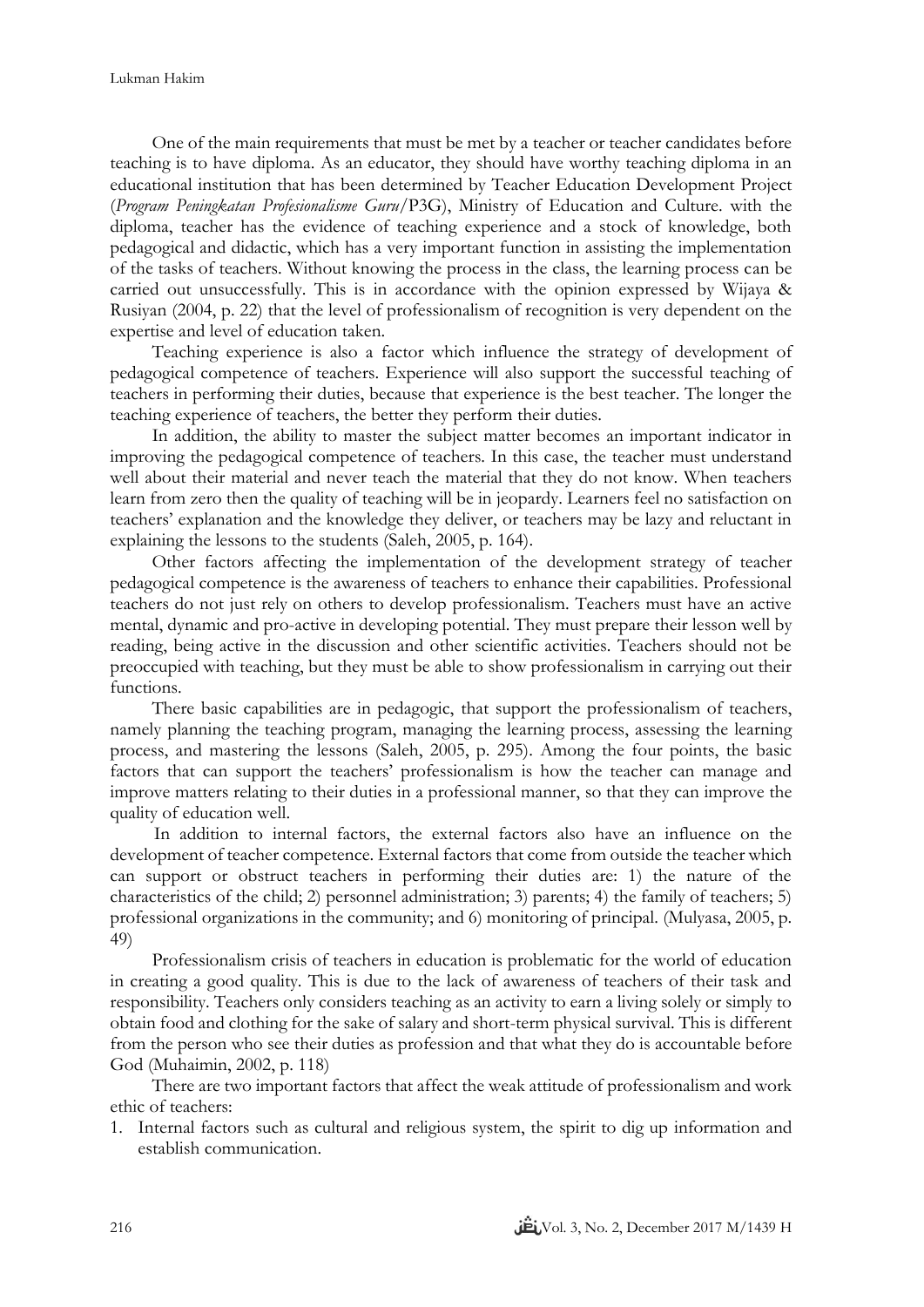2. External factors such as historical considerations, including educational background and the natural environment in which the teachers live, sociological or social system in which they lives and other environmental considerations (Saleh, 2005, p. 164)

Mulyasa (2015) revealed some common mistakes made by teachers in learning, namely:

- 1. Taking shortcuts in learning.
- 2. Waiting learners to have negative behavior.
- 3. Ignoring learners' differences.
- 4. Feeling to be the cleverest.
- 5. Treating students discriminatively.

Based on these problems, the teacher should be able to understand the conditions that could lead them to make mistake and the most important thing is to control themselves and avoid making mistakes. Some experts have investigated about a "back to basics" reconsideration of teaching and instructional moves. After having aware that even the children from early age or non-schooled people can teach, they considered that teaching lies to "natural cognition" ones. According to Dessus and Mandin (2008), teachers has to do with teaching in the following activities:

- 1. Monitoring the others' mind (inferring emotions, beliefs, knowledge);
- 2. Having representations of two levels of knowledge to be taught (i.e., correct knowledge, possible incorrect student's knowledge), as well as having the ability to detect gaps between these two levels of knowledge;
- 3. Having the ability to communicate knowledge to student (with respect to some important characteristics like its difficulty, level of generality, temporal features);
- 4. Having the ability to provide feedback (i.e., assessment, corrections) to student.

These four elements would be necessary and sufficient for teaching. Justice in learning is the obligation of teachers and learners must have their rights. In practice, many teachers are unfair, to the detriment of the development of learners and this is a mistake that often being made by teachers, especially in the assessment.

# **The Evaluation of Teachers' Development Strategy of Pedagogical Competence in SMAN 3 Tasikmalaya.**

In SMAN 3 Tasikmalaya, the evaluation of teachers' development strategy on pedagogical competence has been conducted by the principal in many ways. The principal evaluate from many aspects:

1. The students.

The principal asks the students' satisfaction and review to their teacher performances in the class. They showed the positive feedback toward their teachers' performances. The school has the benefit from the experiences of teachers as well as their knowledge and energy that teachers bring into the classroom. For example, students received the direct assessment from their teachers and their teacher can show them the assessment rubric and result. In the same way Knight (2008, p. 35) found that students increased achievement in their subjects problem solving after implementation of the interventions devised by teachers.

2. The experienced teachers.

The principal review the teachers' performance and also review how the teachers' experience on teaching can support them in teaching and learning activity in the class. Teachers also keep themselves informed of the latest research and theories in teaching because of their connections with the school. In addition, their own professional development is supported as they learn to become mentor teachers and faculty members in school-based programs. There are also reports that teachers and administrators in professional-development schools have a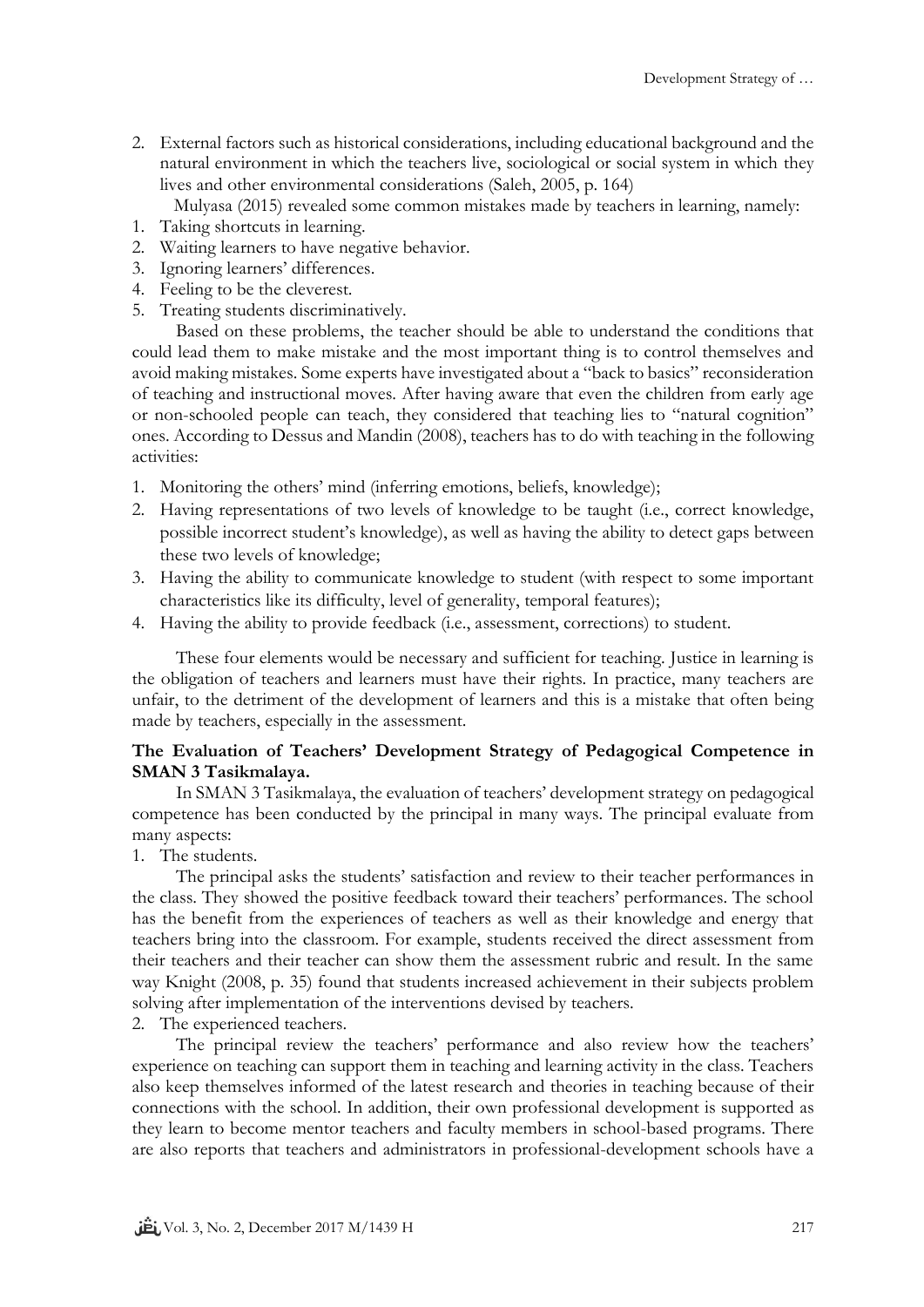very positive attitude towards the schools and their work (Cobb, 2000; Kostin, 1998; Castleman, 1996).

3. The student-teachers.

The principal evaluates the relationship and connectivity between students and teachers. They will implement their knowledge and skills, and have the support of experienced teachers and theory-based knowledge. Many authors have argued that the professional-development schools model has drastically changed the role of student-teachers as they form partnerships with teachers and faculty from the very beginning of their preparation for, and socialization into the profession (Kimball, 1999). In fact, a recent study completed by Beltman et al. (2015) comparing the development of teacher professional identity in pre-service teachers found that the teachers had a more realistic identity, a more systematic and balanced view of the realities of teaching, and a perception of teaching as a 'career' rather than just a job.

4. The school.

The principal also tried to find out the benefit of the development strategies to the school as Larkin said that the school also takes some benefit from this collaborative model (Larkin, 2000). They develop partnerships with practitioners in the field which allow them to be more informed about the daily practices and situations encountered in classrooms, feel supported in their work with student-teachers, and also have the opportunity to link theory and practice more naturally and frequently for a case description (Lemlech, 1977). There are only a few studies in the literature that have examined the impact of professional development schools on university faculty, and more research is clearly needed in this area.

## **CONCLUSIONS**

After reviewing the theory and analyzing the data on pedagogical competence development strategies in order to improve the professionalism of PAI teachers in SMAN 3 Tasikmalaya, it can be concluded that pedagogical competence of PAI teachers in SMAN 3 Tasikmalaya is fairly good. They are able to make a lesson plan, create a comfortable learning atmosphere, create active learners in the classroom; use multiple methods and media of teaching, understand the diversity of the students' condition, perform the evaluation of learning as well. Moreover, the strategies used in developing the pedagogical competence in order to improve the professionalism of PAI teachers in SMAN 3 Tasikmalaya are by: conducting class visits every month, providing persuasive guidance to teachers, involving teachers in a variety of scientific activities, promoting the welfare of teachers, completing facilities and educational infrastructure, supervising monitoring and evaluating the performance of teachers by providing guidance, giving reward to outstanding teachers and providing educational supervision. Factors that support pedagogical competence development strategies in order to improve the teachers' professionalism include: enthusiastic and outstanding teachers who wish to develop their knowledge, especially in the aspects of pedagogical competence, awareness of teachers to face the global challenges, supervision of principals, and adequate facilities. While the inhibiting factor is that there are several teachers who are less eager to improve their quality and some teachers who are very busy outside the school hours. The evaluation conducted by the principal toward the students, teachers, teacher-student and the school impact showed a positive feedback toward the strategies implementation of teachers' pedagogical development.

## **BIBLIOGRAPHY**

Alma, B. (2008). *Guru profesional menguasai metode dan terampil mengajar*. Bandung: Alfabeta. Arni, M. (2000). *Komunikasi organisasi*. Jakarta: Bumi Aksara. Asmani, J. M. (2009). *Manajemen strategi pendidikan anak usia dini*. Jogjakarta: Diva Press.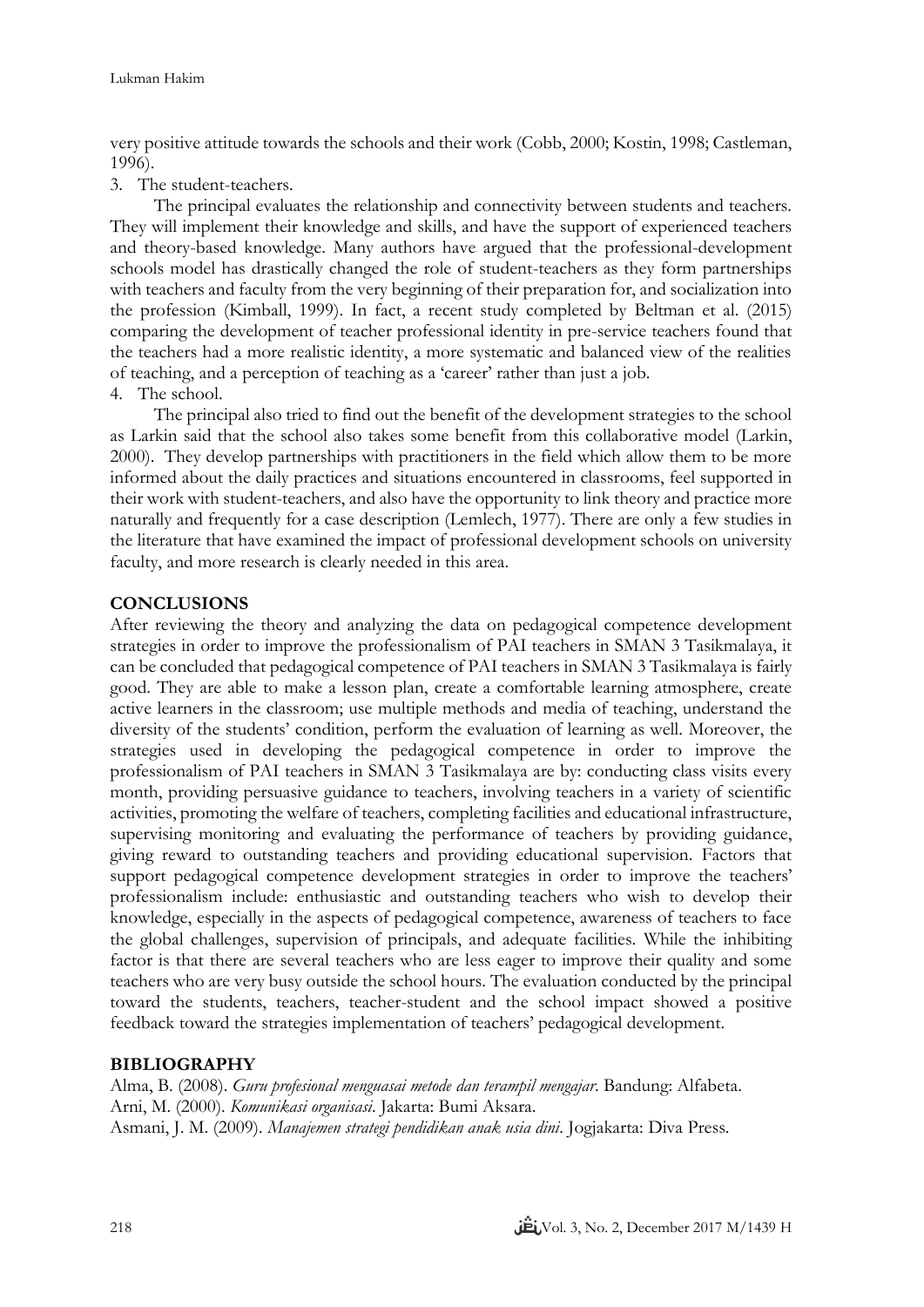- Astuty, E. (2015). Implementation analysis of lecturer's pedagogical competence on student's academic achievement. *Journal of Management Research*, *7*(2), 152. https://doi.org/10.5296/jmr.v7i2.6834
- Australian Capital Territory, & Office of Regulatory Services. (2014). *The retirement villages handbook: a guide to your rights and responsibilities as a resident, village operator or a prospective resident of a retirement village.* Retrieved from https://trove.nla.gov.au/version/206930447
- Beltman, S., Glass, C., Dinham, J., Chalk, B., & Nguyen, B. H. N. (2015). Drawing identity: Beginning pre-service teachers' professional identities. *Issues in Educational Research*, *25*(3), 225–245. Retrieved from http://www.iier.org.au/iier25/beltman.pdf
- Carron, G. (2010). *Strateguc planning: Technique and methods*. Paris: International Institute for Educational Planning. Retrieved from http://unesdoc.unesco.org/images/0018/001- 897/189759e.pdf
- Castetter, W. (1996). *The human research for educational administration.* New Jersey: A. Simon & Schuster Company.
- Dessus, P., Mandin, S., & Zampa, V. (2008). What is teaching? Cognitive-based tutoring principles for the design of a learning environment. In *International Conference in Human System Learning* (pp. 49–55). Retrieved from https://hal.archives-ouvertes.fr/hal-00308591/document
- Dick, W., Carey, L., & Carey, J. O. (2014). *The systematic design of instruction*. Pearson Education. Retrieved from https://books.google.co.id/books?id=aSSvAgAAQBAJ
- Dirawat. (2013). *Pengantar kepemimpinan pendidikan*. Surabaya: Usaha Nasional.

Hakim, L. (2017). *Observation: developing pedagogical strategies*. Tasikmalaya: SMA N 3 Tasikmalaya.

- Hamalik, O. (2006). *Teacher education*. Earth Literacy: Jakarta.
- Kimball, J. W. (1999). *Biologi*. Jakarta: Erlangga.
- Kline, P. (1995). *The everyday genius: Restoring children's natural joy of learning*. Arlington, Va: Great River Books.
- Knight, G. L. (2008). *Issues and alternatives in educational philosophy*. Berrien Springs, Michigan: Michigan.
- Larkin. (2000). *Auditing and profesionalism*. Jakarata: PT. Intermasa.
- Law of The Republic of Indonesia, No.14, Teachers and Lecturers. (2005).
- Law on National Education System, No. 20, Chapter XI, Article 29, paragraph 2. (2003). Ministry of Education.
- Lemlech, J. K. (1977). *Classroom management*. New York: Harper & Row Publisher.
- Lewin, K. (2010). *Action research and minority problems* (Vol. 2). https://doi.org/10.1111/j.1540- 4560.1946.tb02295.x
- Mettetal, G. (2012). The what, why and how of classroom action research. *Journal of the Scholarship of Teaching and Learning*, *2*(1), 6–13. Retrieved from https://goo.gl/mrJGVS
- Muhaimin. (2002). *Paradigm Islamic education: making efforts Islamic education in schools*. Bandung: PT Youth Rosdakarya.
- Mulyasa, E. (2005). *Become a Professional Teacher*. Bandung: YoungRosdakarya.
- Muraghi, A. & Musofa, A. (2006). *Translation of tafsir Al-Maraghi*. Semarang: Toha Putra.
- Nawawi, H. (1999). *School organization and management of institutions of class*. Jakarta: CV. Haji Masagung.
- Neagley, R. L., & Evans, N. D. (1980). *Handbook for effective supervision of instruction*. Eng Leys Wood Cliff, New Jersey: Prentce-Hall, inc.
- Nurdin, S. (2002). *Teachers and curriculum implementation*. Jakarta: UIN Shaheed Press.